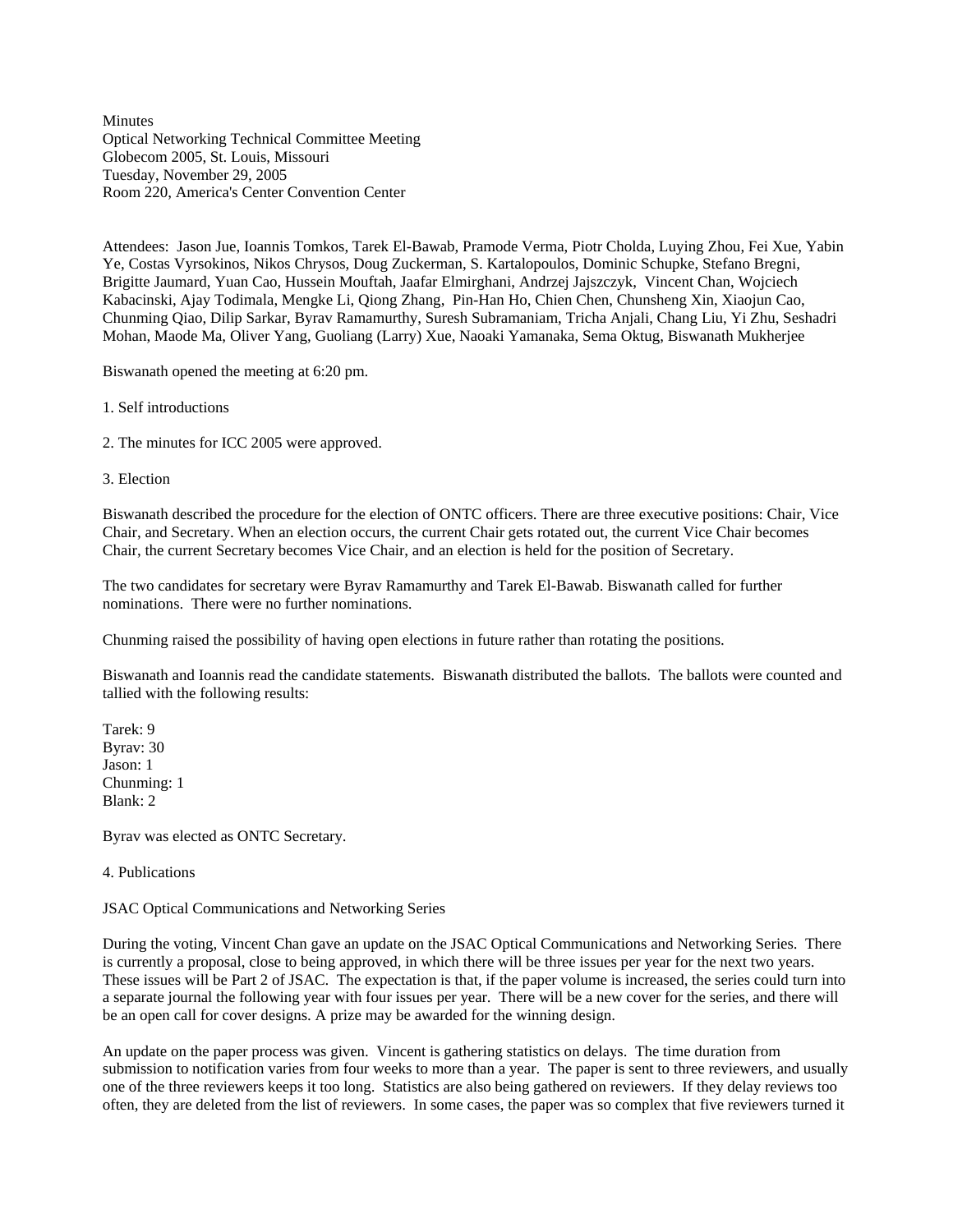down. Also, some Associate Editors become too busy, so when reviews come back, the Associate Editor is not able to make a decision quickly. In one case, a reviewer gave one-line review, which is not acceptable. Associate Editors who are too busy to provide timely decisions will not continue. Next year, Ori Gerstel and Chinlon Lin will be added as Associate Editors. The following year, additional editors will be recruited.

Vincent encouraged everyone to keep sending papers. An email will be sent out regarding the competition for the cover design.

Andrzej announced a CFP for a JSAC issue on Traffic Engineering for Multi-Layer Networks. Everyone is encouraged to submit good papers. Biswanath is one of the guest editors.

- 5. Conference updates
- a. Globecom 2005

ONTC sponsored an optical networking symposium entitled Photonic Technologies for Communications. Ioannis was chair, and Jason was co-chair. No other technical committees cosponsored the symposium. The symposium received 100 papers out of which 48 papers were accepted. 40 of these were for oral presentation, and 8 were for poster presentation. There was no difference in quality between poster and oral papers. The 48 papers were first selected, then the format of presentation was decided based primarily on topics. The selection of poster versus oral presentation was not based on review scores. It was emphasized that poster papers were not considered second class papers.

# b. OFC 2006

Ioannis had served on the networks committee for three years. Biswanath and Chunming are both serving their second year.

Chunming reported on submissions. There were about 115 submissions for the networks track, which is down from previous years. Some papers originally submitted to category H (networks) were reclassified into other categories, such as access. This was done intentionally because category H had been receiving too many submissions compared to other categories. Among the submissions, about 45 were on OBS or OPS, and the rest were on traditional topics such as protection, restoration, grooming, SONET, and optical label switching. There is a TPC meeting on Thursday.

Ioannis mentioned that the review process is different for OFC. Each committee member reviews all papers.

OFC will take place March 5-10 in Anaheim.

# c. ICC 2006

ONTC is sponsoring a symposium on Optical Systems and Networks, which is being co-sponsored by the TAOS and CSR TCs. The symposium Chairs are Piet Demeester, Byrav Ramamurthy, and Stefano Bregni. The Vice Chair is Nasir Ghani. Byrav reported that around 191 papers were submitted to the symposium. The scope of the symposium was increased, and papers were actively solicited. Almost all reviews have been submitted, and notifications are expected to go out in the next few weeks. TPC members were each assigned 11 reviews. The acceptance rate is expected to be around one-third. At least three reviews will be obtained for each paper. ICC 2006 will be held in Istanbul, Turkey.

# d. Globecom 2006

The conference will be held in San Francisco, California. ONTC is sponsoring a symposium on optical networks. The Chairs for the symposium are Nasir Ghani and Maurice Gagnaire. The Vice Chair is Suresh Subramaniam. Suresh reported that there will be a planning meeting tomorrow and that a website for conference is up. The TPC has been formed. Biswanath mentioned that each TC has its own symposium. There are more symposia than in a typical ICC or Globecom, but each is smaller in size.

e. OFC 2007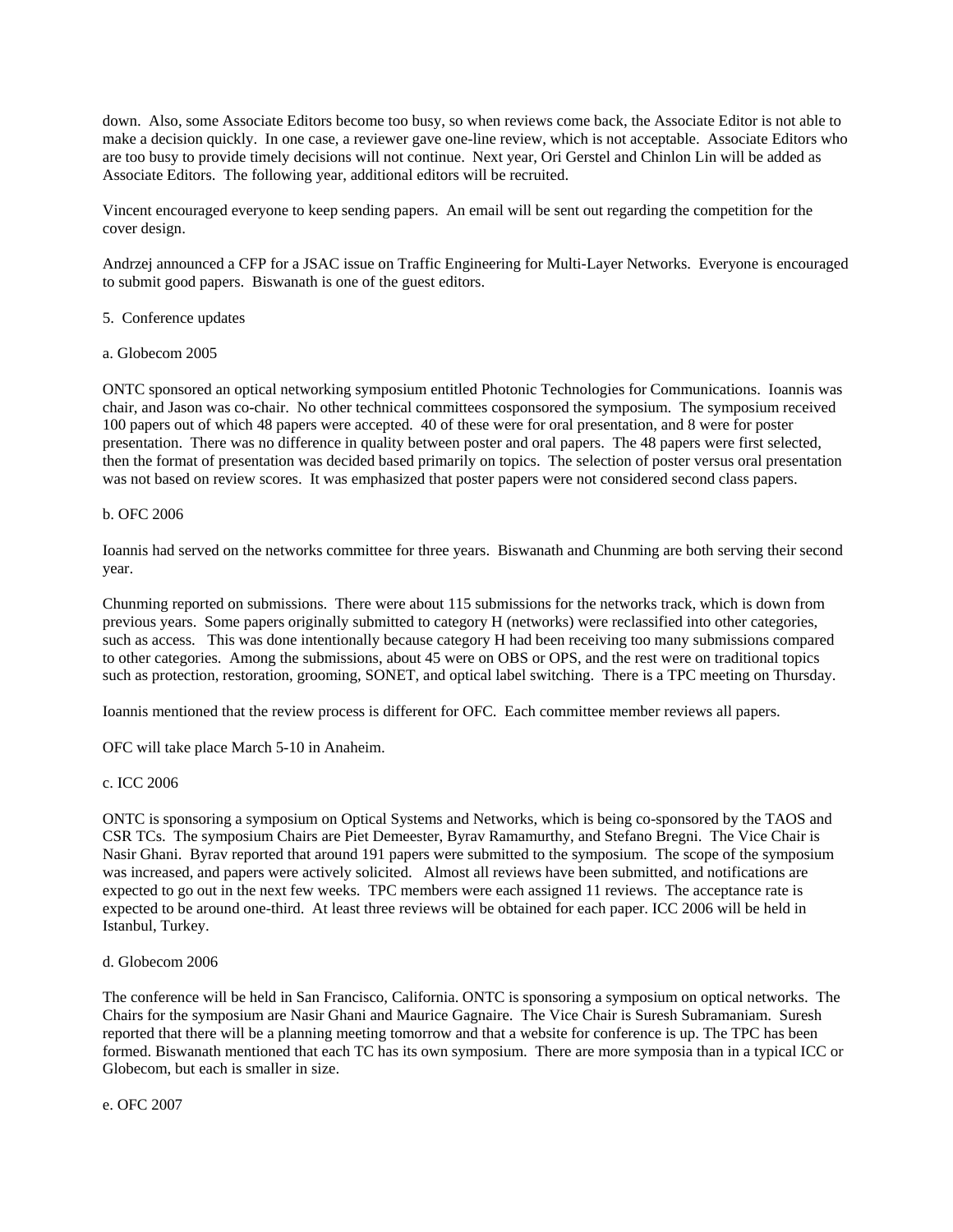The CFP for OFC 2007 will be announced in the coming summer. The deadline will be sometime during September or October 2006.

# f. ICC 2007

The conference will be held in Glasgow, Scotland. ONTC is sponsoring a symposium. The Chair is Suresh, and the Vice Chair is Admela Jukan. Suresh reported that there will be 10-12 symposia. Each symposium is co-sponsored by a number of committees. The Optical Networking Symposium is sponsored by ONTC, TAOS, and CSR.

# g. Globecom 2007

Globecom 2007 will be held in Washington DC. ONTC is preparing a proposal for an Optical Networking Symposium. The plan is to have Admela Jukan and Achille Pattavina as Co-Chairs.

# h. ECOC 2006

ECOC 2006 will be held in Cannes, France. Ioannis and Piet Demeester are members of the TPC.

# i. BroadNets 2006

BroadNets 2006 will be held in October in San Jose. Suresh is General Co-Chair and Byrav is an Optical Symposium Co-Chair for the conference. There are three symposia: optical, wireless, and general. The paper submission deadline is at the end of January.

#### j. ONDM

ONDM is usually held in February, but this year the CFP was delayed. The conference will probably be shifted to April or May. The conference will take place in Denmark, and Lars Dittman is the organizer. The CFP will be sent out on the ONTC mailing list.

# k. BroadNets 2007

BroadNets 2007 will take place in Greece. Ioannis is the General Chair for the conference.

# l. ECOC 2007

ECOC 2007 will be held in Germany. Andreas Gladisch will be TPC Chair.

#### m. HPSR 2006

HPSR 2006 will be held in Poland on June 7-9. Wojciech Kabacinski is the General Chair.

# 6. Best paper award

The first Best Paper Award was awarded at ICC 2005 for the paper, "Blocking Probability Modeling of Distensible Optical Banyan Networks" authored by Chen Yu, Jiang Xiaohong, Pin-Han Ho, Susumu Horiguchi, and Hussein Mouftah. Award plaques were distributed at the Globecom'05 ONTC meeting.

The Best Paper Award for the Globecom 2005 Photonic Technologies for Communications Symposium was awarded to the paper, "Analysis of TCP over Optical Burst-Switched Networks with Burst Retransmission," authored by Qiong Zhang, Vinod M. Vokkarane, Yuke Wang, and Jason P. Jue. Plaques will be distributed at the next ONTC meeting.

Biswanath reviewed the award selection policy. A selection committee is formed consisting of the Symposium Co-Chairs. The ONTC Chair acts as an observer. If one of committee member's paper is a candidate, that member is excluded from the selection process. If there are not enough committee members, Chairs from previous or following